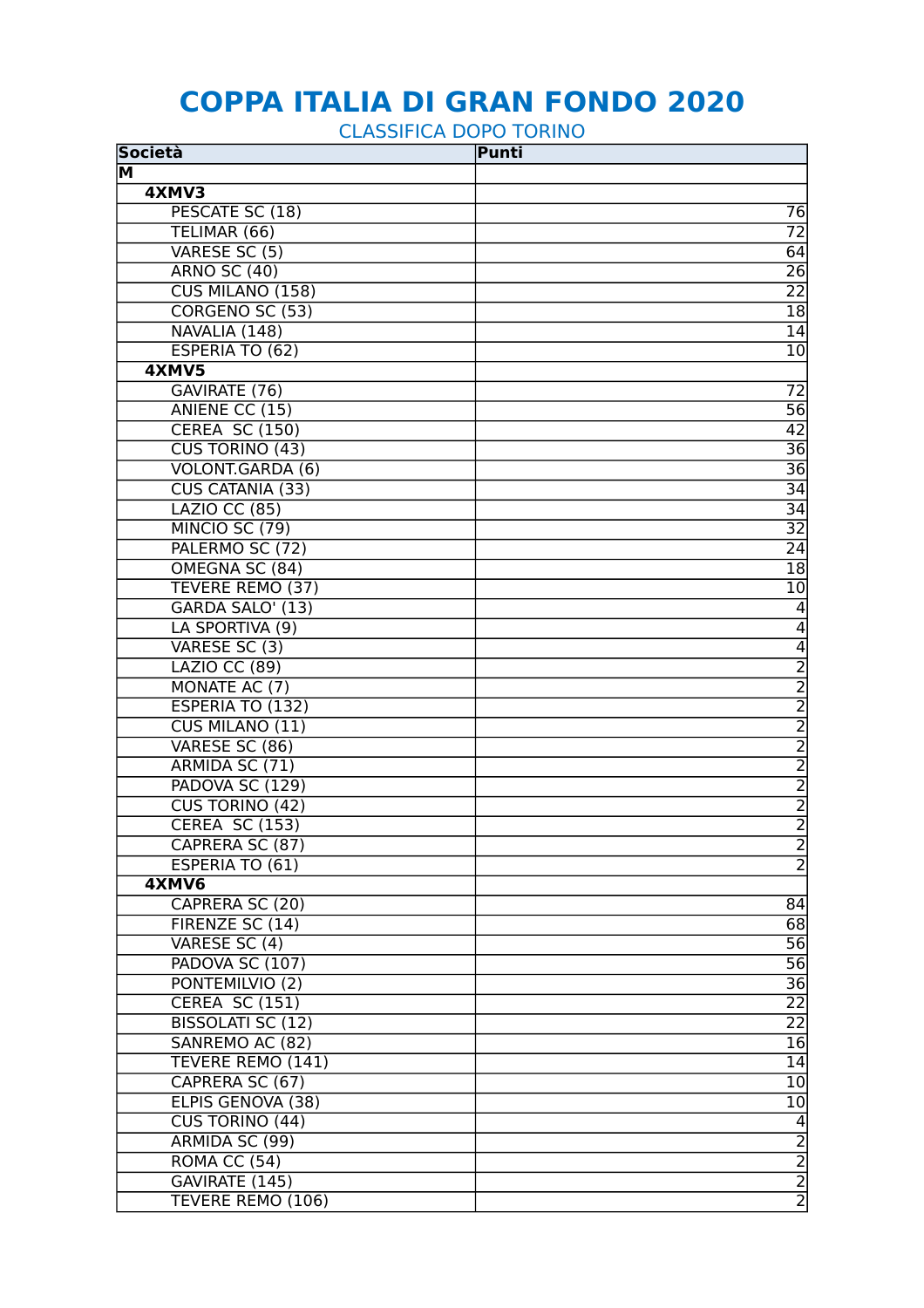| TIBER ROWING (112)               |                         |
|----------------------------------|-------------------------|
| NAVALIA (147)                    |                         |
| ARMIDA SC (139)                  |                         |
| PONTEMILVIO (49)                 |                         |
| ANIENE CC (102)                  | ט ט ט ט ט ט ט           |
| <b>ROMA CC (105)</b>             |                         |
| <b>CUS MILANO (104)</b>          |                         |
| MONATE AC (8)                    | $\overline{2}$          |
| $8+MV6$                          |                         |
| GAVIRATE (34)                    | 99                      |
| CAPRERA SC (23)                  | $\overline{81}$         |
| DIADORA SC (110)                 | 36                      |
| LIMITE SC (77)                   | $\overline{36}$         |
| <b>TIRRENIA TOD (91)</b>         | 31,5                    |
| 3 PONTI CC (124)                 | 22,5                    |
| CAPRERA SC (123)                 | 18                      |
| SAVOIA R YC (130)                | $\overline{13,5}$       |
| ARMIDA SC (113)                  | $\overline{4,5}$        |
| <b>CEREA SC (155)</b>            | $\overline{4,5}$        |
| $8+MV5$                          |                         |
| PADOVA SC (30)                   | 76,5                    |
| <b>CUS BARI (39)</b>             | 49,5                    |
| <b>TIBER ROWING (103)</b>        | 49,5                    |
| FIRENZE SC (81)                  | $\overline{36}$         |
| CORGENO SC (32)                  | 31,5                    |
| CUS PAVIA (137)                  | 31,5                    |
| 3 PONTI CC (60)                  | $\overline{27}$         |
| CUS MILANO (16)                  | $\overline{27}$         |
| <b>EFFE (59)</b>                 | 22,5                    |
| MOLTRASIO (142)                  | 18                      |
| ROWING GE (122)                  | 13,5                    |
| ARMIDA SC (98)                   | 4,5                     |
| ARMIDA SC (70)<br>$8+MV3$        | $\overline{4,5}$        |
| CUS MILANO (26)                  | 49,5                    |
|                                  |                         |
| CUS BARI (80)<br>CAPRERA SC (19) | 40,5<br>$\overline{36}$ |
| F                                |                         |
| $8 + FV6$                        |                         |
| TEVERE REMO (78)                 | 90                      |
| CAPRERA SC (73)                  | $\overline{72}$         |
| ARMIDA SC (31)                   | 63                      |
| <b>TIBER ROWING (108)</b>        | 49,5                    |
| 3 PONTI CC (114)                 | $\overline{36}$         |
| ANIENE CC (57)                   | $\overline{22,5}$       |
| 3 PONTI CC (115)                 | $\overline{18}$         |
| 4XFV5                            |                         |
| CAPRERA SC (21)                  | 64                      |
| ARMIDA SC (63)                   | 60                      |
| RETICA CAN. (93)                 | 60                      |
| CANDIA2010 (92)                  | $\overline{42}$         |
| ANIENE CC (94)                   | $\overline{30}$         |
| GAVIRATE (74)                    | $\overline{26}$         |
| PADOVA SC (28)                   | 24                      |
| CORGENO SC (96)                  | $\overline{22}$         |
| CUS TORINO (41)                  | 18                      |
| TELIMAR (64)                     | 14                      |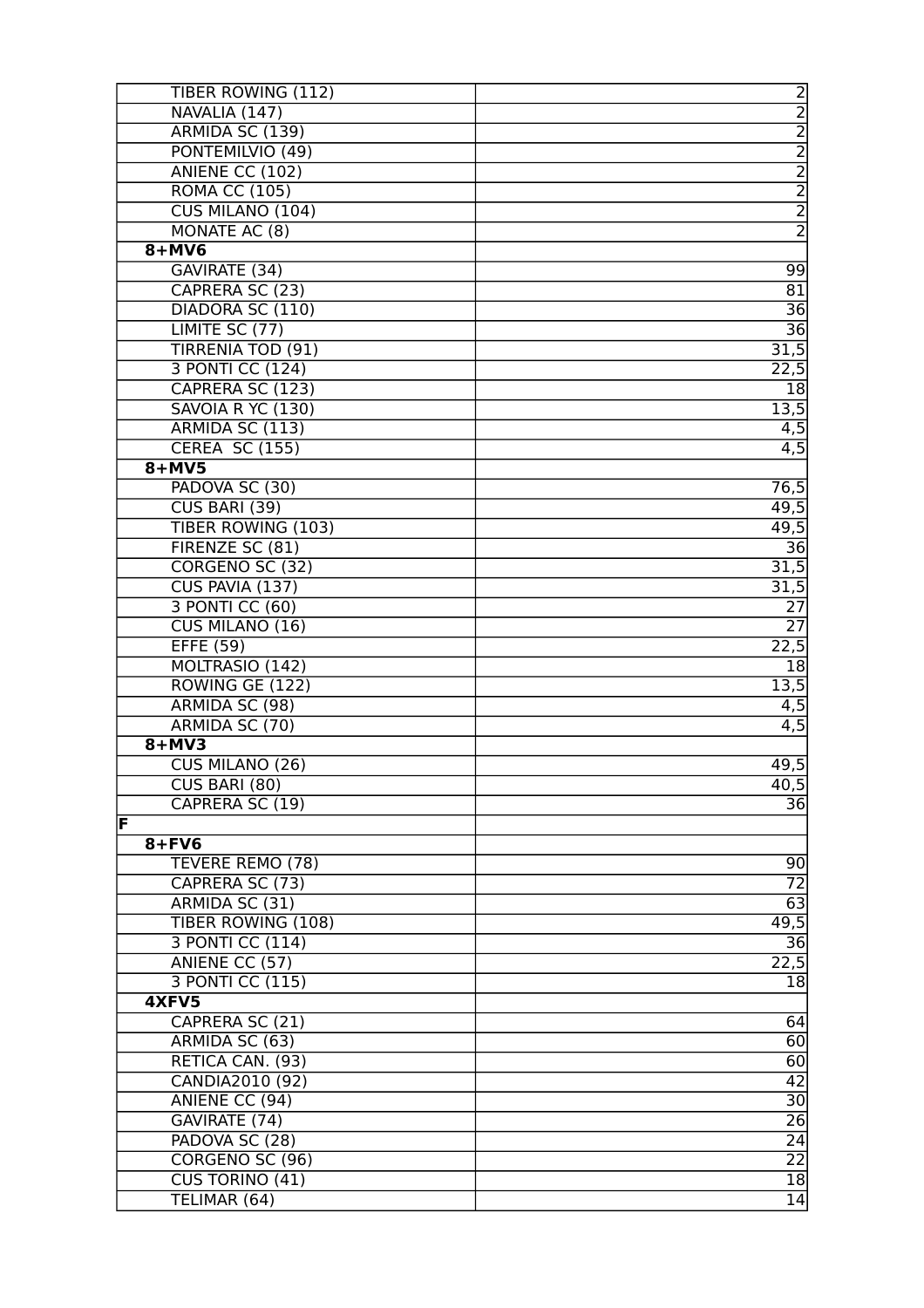| CUS MILANO (55)          | 10              |
|--------------------------|-----------------|
| AMICI FIUME (118)        | $\overline{2}$  |
| TELIMAR (65)             |                 |
| PELORO CC (121)          |                 |
| MOLTRASIO (143)          | $\frac{2}{2}$   |
| SANREMO AC (95)          | $\overline{2}$  |
| GAVIRATE (138)           | $\overline{2}$  |
| <b>LARIO SC (131)</b>    |                 |
| GARDA SALO' (97)         | $\frac{2}{2}$   |
| NAVALIA (149)            | $\overline{2}$  |
| $8 + FV5$                |                 |
| CORGENO SC (48)          | 99              |
| PRO MONOPOLI (46)        | 72              |
| <b>AMICI FIUME (101)</b> | 58,5            |
| <b>ARMI (90)</b>         | 40,5            |
| 3 PONTI CC (100)         | 36              |
| <b>LARIO SC (17)</b>     | 36              |
| <b>CUS MILANO (10)</b>   | $\overline{27}$ |
| ARMIDA SC (126)          | 22,5            |
| ARMIDA SC (125)          | 18              |
| <b>ESPERIA TO (133)</b>  | 13,5            |
| 4XFV3                    |                 |
| <b>CUS BARI (35)</b>     | 84              |
| PADOVA SC (75)           | $\overline{48}$ |
| VARESE SC (52)           | 34              |
| CORGENO SC (51)          | $\overline{34}$ |
| OLONA1894 (127)          | $\overline{30}$ |
| <b>LARIO SC (135)</b>    | $\overline{26}$ |
| CAPRERA SC (22)          | $\overline{22}$ |
| 4XFV6                    |                 |
| ESPERIA TO (109)         | 84              |
| PADOVA SC (29)           | 64              |
| CAPRERA SC (117)         | 64              |
| <b>TIRRENIA TOD (68)</b> | $\overline{26}$ |
| CAPRERA SC (206)         | $\overline{22}$ |
| $8 + FV3$                |                 |
| <b>LARIO SC (134)</b>    | 36              |
|                          |                 |
|                          |                 |
|                          |                 |
|                          |                 |
|                          |                 |
|                          |                 |
|                          |                 |
|                          |                 |
|                          |                 |
|                          |                 |
|                          |                 |
|                          |                 |
|                          |                 |
|                          |                 |
|                          |                 |
|                          |                 |
|                          |                 |
|                          |                 |
|                          |                 |
|                          |                 |